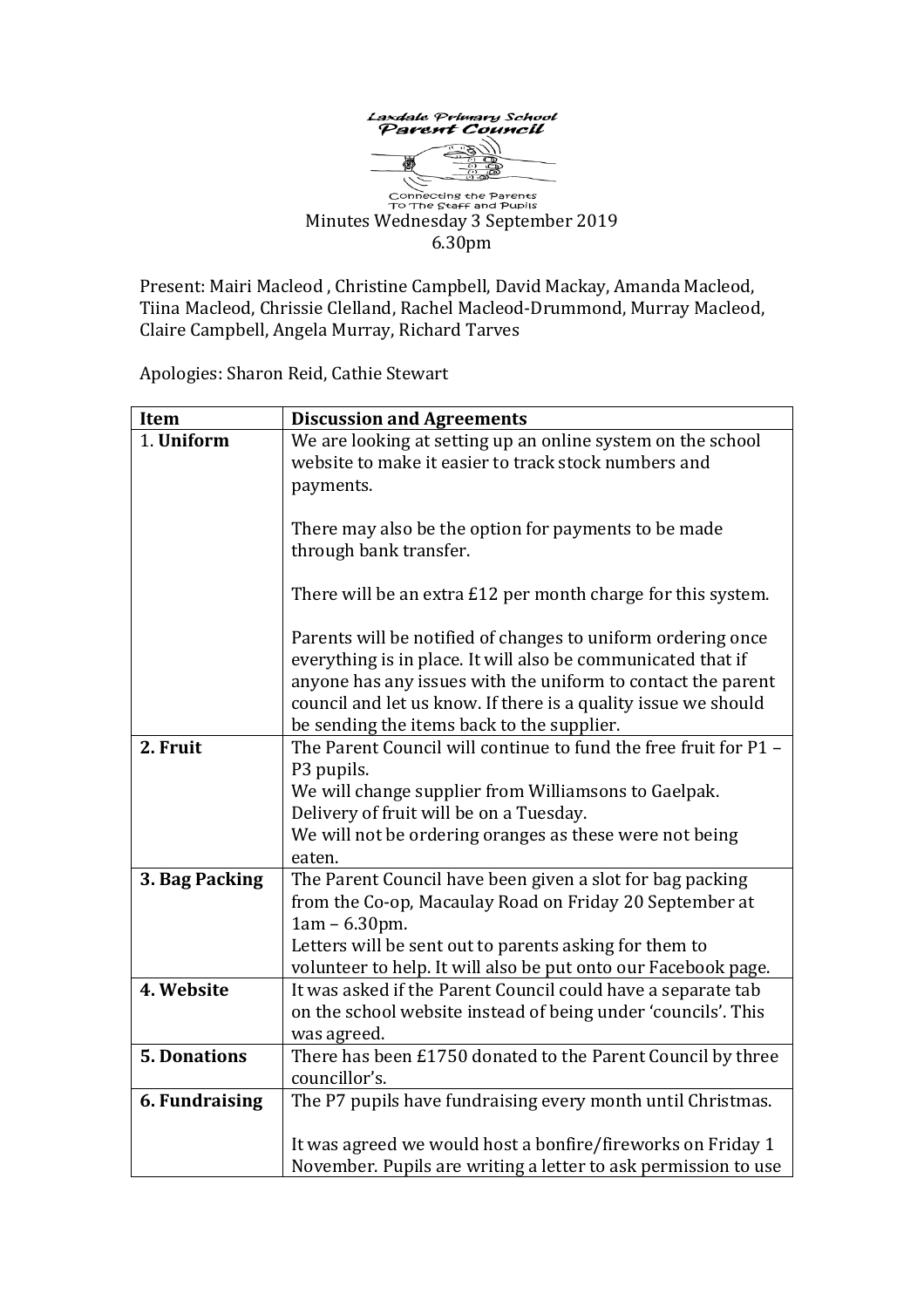|                 | a nearby croft.                                                                                                                                                                                                                                                                                                                                                                              |
|-----------------|----------------------------------------------------------------------------------------------------------------------------------------------------------------------------------------------------------------------------------------------------------------------------------------------------------------------------------------------------------------------------------------------|
| 7. Head         | <b>Welcomed all pupils back.</b>                                                                                                                                                                                                                                                                                                                                                             |
| <b>Teachers</b> | There are 18 new P1 pupils.                                                                                                                                                                                                                                                                                                                                                                  |
| Report          | 11 pupils in English, 7 in Gaelic class.                                                                                                                                                                                                                                                                                                                                                     |
|                 | Explained that there are composite classes throughout the<br>school this year apart from p7.<br>Nursery numbers are high.                                                                                                                                                                                                                                                                    |
|                 | <b>Cut to Support Staff</b><br>There has been a cut to support staff - they are 3 days short<br>of support staff compared to last year. This is having a<br>profound effect on the school. Parent Council will write a<br>letter expressing the concerns regarding this issue.                                                                                                               |
|                 | <b>House Captains/Sports Council</b><br>There were interviews for pupils for House Captains and<br>Sports Council. Pupils were given three questions to answer<br>and were given points based on their answer. The chosen<br>pupils were elected.                                                                                                                                            |
|                 | <b>School Projects</b><br>Raising attainment in numeracy and giving the pupils<br>confidence in numeracy work.<br>The school has paid £400 to get the Rights Respecting<br>School award and hope to achieve a silver in this.<br>Achieved Go for Gold last year.<br>$\sim$<br>Eco-Schools Flag - the school have achieved the green<br>flag which is hung up on the walls within the school. |
|                 | <b>Outdoor Learning</b><br>Around the polytunnel needs tidied up. This is a brilliant<br>resource that is used by both pupils in the school and the<br>Sgoil Araich.                                                                                                                                                                                                                         |
|                 | <b>Drama for GM5-7</b><br>It was asked that the Parent Council fund a trip to the drama<br>for GM5-7 pupils at the end of September – approx. £120. This<br>was agreed.                                                                                                                                                                                                                      |
|                 | <b>Rationale for Laxdale Primary School</b><br>CNES and HMIE are looking for an updated rationale<br>curriculum. We took some time to look at this and gave our<br>opinions. Parents, Staff and Pupils are given the chance to be<br>involved in this process.                                                                                                                               |
|                 | Currently the school moto is:<br>Working Together for Good.                                                                                                                                                                                                                                                                                                                                  |